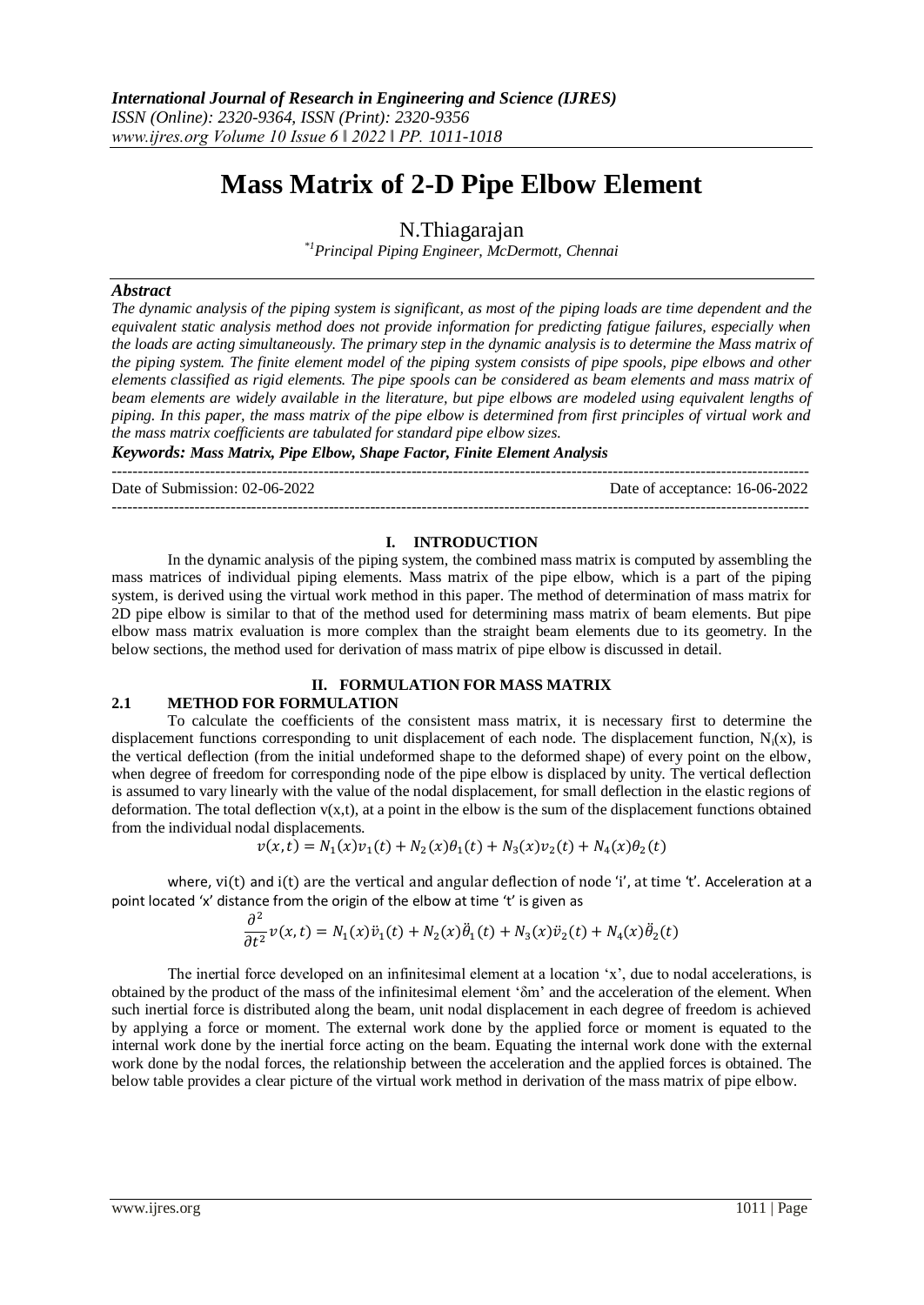|                | <b>Stage-1 (Acceleration Applied)</b>                                                                                                                           |                   |                     |                                          | Stage-2 (Nodal Displacement applied)        |              |                                                                      |                                                                                                                                     |                                                                                                                                                    |                          | <b>Internal Energy Stored</b>                          |                                                                                        | Work<br>Done                  |          |
|----------------|-----------------------------------------------------------------------------------------------------------------------------------------------------------------|-------------------|---------------------|------------------------------------------|---------------------------------------------|--------------|----------------------------------------------------------------------|-------------------------------------------------------------------------------------------------------------------------------------|----------------------------------------------------------------------------------------------------------------------------------------------------|--------------------------|--------------------------------------------------------|----------------------------------------------------------------------------------------|-------------------------------|----------|
| S1.            | Imposed<br>Inertial force on<br>set of<br>Infinitesimal element<br>Nodal Accelerations<br>of mass 'om' located<br>at distance 'x' from<br>origin due to imposed |                   |                     | Imposed<br>set of<br>Nodal Displacements |                                             |              | Vertical<br>deflection of<br>each<br>infinitesimal<br>element due to | Internal work done by the<br>inertial force acting on 'om'<br>located at distance 'x' from<br>origin due to imposed<br>displacement | The Internal work done by the<br>Expressed with<br>inertial force on the entire stretch<br>mass<br>Coefficients<br>of elbow during each condition. |                          | External<br>Work<br>Done                               |                                                                                        |                               |          |
| No             | ü,                                                                                                                                                              | ä,                | $\ddot{v}_2$        | $\ddot{\theta}_2$                        | acceleration                                | $v_{\rm t}$  | $\theta_1$                                                           | $\boldsymbol{v}_2$                                                                                                                  | $\theta_{2}$                                                                                                                                       | Unit Nodal<br>Deflection |                                                        |                                                                                        |                               |          |
| 1              | ü,                                                                                                                                                              | 0                 | 0                   | 0                                        | $\delta m N_1(x)\ddot{v}_1(t)$              | 1            | 0                                                                    | $\mathbf 0$                                                                                                                         | 0                                                                                                                                                  | $N_1(x)$                 | $\delta m N_1(x) N_1(x)$ i, $(t)$                      | $\bar{m}\pi$<br>$N_1(x)N_1(x)\ddot{v}_1(t)dx$<br>$\overline{2}$                        | $m'_{11} \ddot{v}_1(t)$       |          |
| $\overline{2}$ | 0                                                                                                                                                               | $\ddot{\theta}_1$ | 0                   | 0                                        | $\delta m N_2(x)\ddot{\theta}_1(t)$         | 1            | 0                                                                    | 0                                                                                                                                   | 0                                                                                                                                                  | $N_1(x)$                 | $\delta m N_2(x)N_1(x)\ddot{\theta}_1(t)$              | $\bar{m}\pi$<br>$N_1(x)N_2(x)\ddot{\theta}_1(t)dx$<br>$\overline{2}$                   | $m'_{12}\ddot{\theta}_1(t)$   | $F_{v1}$ |
| 3              | 0                                                                                                                                                               | 0                 | $\ddot{v}_2$        | 0                                        | $\delta m N_{\rm a}(x) \ddot{v}_{\rm a}(t)$ | $\mathbf{1}$ | 0                                                                    | 0                                                                                                                                   | 0                                                                                                                                                  | $N_1(x)$                 | $\delta m N_z(x)N_1(x)\ddot{v}_2(t)$                   | $\bar{m}\pi$<br>$N_1(x)N_2(x)\ddot{v}_2(t)dx$<br>$\overline{2}$<br>ö                   | $m'_{12}\ddot{v}_2(t)$        |          |
| 4              | 0                                                                                                                                                               | 0                 | 0                   | $\ddot{\theta}_2$                        | $\delta m N_4(x)\ddot{\theta}_2(t)$         | 1            | 0                                                                    | 0                                                                                                                                   | 0                                                                                                                                                  | $N_1(x)$                 | $\delta m N_4(x)N_1(x)\ddot{\theta}_2(t)$              | $\bar{m}\pi$<br>$N_1(x)N_4(x)\ddot{\theta}_2(t)dx$<br>$\overline{2}$                   | $m{'}_{14}\ddot{\theta}_2(t)$ |          |
| 5              | ü                                                                                                                                                               | 0                 | 0                   | 0                                        | $\delta m N_1(x) \ddot{v}_1(t)$             | $\mathbf 0$  | 1                                                                    | $\mathbf 0$                                                                                                                         | $\mathbf 0$                                                                                                                                        | $N_2(x)$                 | $\delta m N_1(x) N_2(x) \ddot{v}_1(t)$                 | $\bar{m}\pi$<br>$N_2(x)N_1(x)\ddot{v}_1(t)dx$<br>$\overline{2}$                        | $m'_{21} \ddot{v}_1(t)$       |          |
| 6              | 0                                                                                                                                                               | $\ddot{\theta}_1$ | 0                   | 0                                        | $\delta m N_2(x)\ddot{\theta}_1(t)$         | 0            | 1                                                                    | 0                                                                                                                                   | 0                                                                                                                                                  | $N_2(x)$                 | $\delta m N_2(x)N_2(x)\ddot{\theta}_1(t)$              | $\bar{m}\pi$<br>$N_2(x)N_2(x)\ddot{\theta}_1(t)dx$<br>$\overline{2}$                   | $m'_{22}\ddot{\theta}_1(t)$   | $M_{21}$ |
| $\overline{7}$ | 0                                                                                                                                                               | 0                 | $\ddot{v}_2$        | $\theta$                                 | $\delta m N_2(x)\ddot{v}_2(t)$              | $\mathbf 0$  | 1                                                                    | $\mathbf 0$                                                                                                                         | 0                                                                                                                                                  | $N_2(x)$                 | $\delta m N_{\rm s}(x)N_{\rm z}(x)\ddot{v}_{\rm z}(t)$ | $\bar{m}\pi$<br>$N_2(x)N_2(x)v_2(t)dx$<br>$\overline{2}$                               | $m'_{23}\ddot{v}_2(t)$        |          |
| 8              | 0                                                                                                                                                               | 0                 | 0                   | $\ddot{\theta}_2$                        | $\delta m N_4(x)\ddot{\theta}_2(t)$         | 0            | 1                                                                    | 0                                                                                                                                   | 0                                                                                                                                                  | $N_2(x)$                 | $\delta m N_4(x)N_2(x)\ddot{\theta}_2(t)$              | $\bar{m}\pi$<br>$N_2(x)N_4(x)\ddot{\theta}_2(t)dx$<br>$\overline{2}$                   | $m'{}_{24}\ddot{\theta}_2(t)$ |          |
| 9              | ü,                                                                                                                                                              | 0                 | 0                   | 0                                        | $\delta m N_1(x) \ddot{v}_1(t)$             | $\mathbf 0$  | $\mathbf 0$                                                          | 1                                                                                                                                   | $\mathbf 0$                                                                                                                                        | $N_2(x)$                 | $\delta m N_1(x) N_2(x) i_1^2(t)$                      | $\bar{m}\pi$<br>$N_2(x)N_1(x)\ddot{v}_1(t)dx$<br>$\overline{2}$                        | $m{'}_{31}\ddot{v}_1(t)$      |          |
| 10             | 0                                                                                                                                                               | $\ddot{\theta}_1$ | 0                   | 0                                        | $\delta m N_{2}(x)\ddot{\theta}_{1}(t)$     | $\mathbf 0$  | 0                                                                    | 1                                                                                                                                   | 0                                                                                                                                                  | $N_2(x)$                 | $\delta m N_2(x)N_3(x)\ddot{\theta}_1(t)$              | $\bar{m}\pi$<br>$N_{3}(x)N_{2}(x)\ddot{\theta}_{1}(t)dx$<br>$\overline{2}$             | $m'{}_{32}\ddot{\theta}_1(t)$ | Fy2      |
| 11             | 0                                                                                                                                                               | 0                 | $\ddot{\upsilon}_2$ | 0                                        | $\delta m N_{\rm s}(x)\ddot{v}_{\rm z}(t)$  | $\mathbf 0$  | $\mathbf 0$                                                          | 1                                                                                                                                   | 0                                                                                                                                                  | $N_2(x)$                 | $\delta m N_{\rm s}(x)N_{\rm s}(x)\ddot{v}_{\rm s}(t)$ | $\bar{m}\pi$<br>$N_{2}(x)N_{2}(x)\ddot{v}_{2}(t)dx$<br>$\overline{2}$                  | $m'_{22}\ddot{v}_2(t)$        |          |
| 12             | $\theta$                                                                                                                                                        | 0                 | 0                   | ä,                                       | $\delta m N_{4}(x)\ddot{\theta}_{2}(t)$     | 0            | $\mathbf 0$                                                          | 1                                                                                                                                   | 0                                                                                                                                                  | $N_{2}(x)$               | $\delta m N_4(x)N_3(x)\ddot{\theta}_2(t)$              | $\bar{m}\pi$<br>$N_{\rm a}(x)N_{\rm a}(x)\ddot{\theta}_{\rm a}(t)dx$<br>$\overline{2}$ | $m'_{34}\ddot{\theta}_2(t)$   |          |
| 13             | ü,                                                                                                                                                              | 0                 | 0                   | 0                                        | $\delta m N_1(x)\ddot{v}_1(t)$              | $\mathbf 0$  | 0                                                                    | 0                                                                                                                                   | 1                                                                                                                                                  | $N_4(x)$                 | $\delta m N_1(x) N_4(x) \ddot{v}_1(t)$                 | $\bar{m}\pi$<br>$N_4(x)N_1(x)\ddot{v}_1(t)dx$<br>$\overline{2}$<br>n                   | $m'_{41}\ddot{v}_1(t)$        |          |
| 14             | 0                                                                                                                                                               | ä,                | 0                   | 0                                        | $\delta m N_{2}(x)\ddot{\theta}_{1}(t)$     | 0            | 0                                                                    | 0                                                                                                                                   | 1                                                                                                                                                  | $N_4(x)$                 | $\delta m N_2(x)N_4(x)\ddot{\theta}_1(t)$              | $\bar{m}\pi$<br>$N_4(x)N_2(x)\ddot{\theta}_1(t)dx$<br>$\overline{2}$<br>ō              | $m'_{42}\ddot{\theta}_1(t)$   | Mz2      |
| 15             | 0                                                                                                                                                               | 0                 | $\ddot{v}_2$        | 0                                        | $\delta m N_{\rm s}(x) \ddot{v}_{\rm z}(t)$ | $\mathbf 0$  | 0                                                                    | 0                                                                                                                                   | 1                                                                                                                                                  | $N_4(x)$                 | $\delta m N_2(x)N_4(x)\ddot{v}_2(t)$                   | $\bar{m}\pi$<br>$N_4(x)N_3(x)\ddot{v}_2(t)dx$<br>$\overline{2}$                        | $m'_{43}\ddot{v}_2(t)$        |          |
| 16             | $\theta$                                                                                                                                                        | 0                 | 0                   | $\ddot{\theta}_2$                        | $\delta m N_4(x)\ddot{\theta}_2(t)$         | 0            | 0                                                                    | 0                                                                                                                                   | 1                                                                                                                                                  | $N_4(x)$                 | $\delta m N_{4}(x)N_{4}(x)\ddot{\theta}_{2}(t)$        | $\bar{m}\pi$<br>$N_4(x)N_4(x)\ddot{\theta}_2(t)dx$<br>$\overline{2}$                   | $m'_{44}\ddot{\theta}_2(t)$   |          |

Using Work Energy principle, External Work done by a force to move a unit nodal displacement is equated to the internal work done by the inertial force. Putting in the matrix form

$$
\begin{bmatrix} F_{y1} \\ M_{z1} \\ F_{y2} \\ M_{z2} \end{bmatrix} = \begin{bmatrix} m'_{11} & m'_{12} & m'_{13} & m'_{14} \\ m'_{21} & m'_{22} & m'_{23} & m'_{24} \\ m'_{31} & m'_{32} & m'_{33} & m'_{34} \\ m'_{41} & m'_{42} & m'_{43} & m'_{44} \end{bmatrix} \begin{bmatrix} \ddot{v}_{1} \\ \ddot{\theta}_{1} \\ \ddot{v}_{2} \\ \ddot{\theta}_{2} \end{bmatrix} = [m'] \{\ddot{x}\}
$$

## **2.2 INCLUSION OF AXIAL EFFECTS**

When horizontal unit displacement is applied at node-1, the distance moved by different points in the elbow is shown in the following diagram. The line slopes from unity to zero for points from origin to 'R', when  $u1=1.$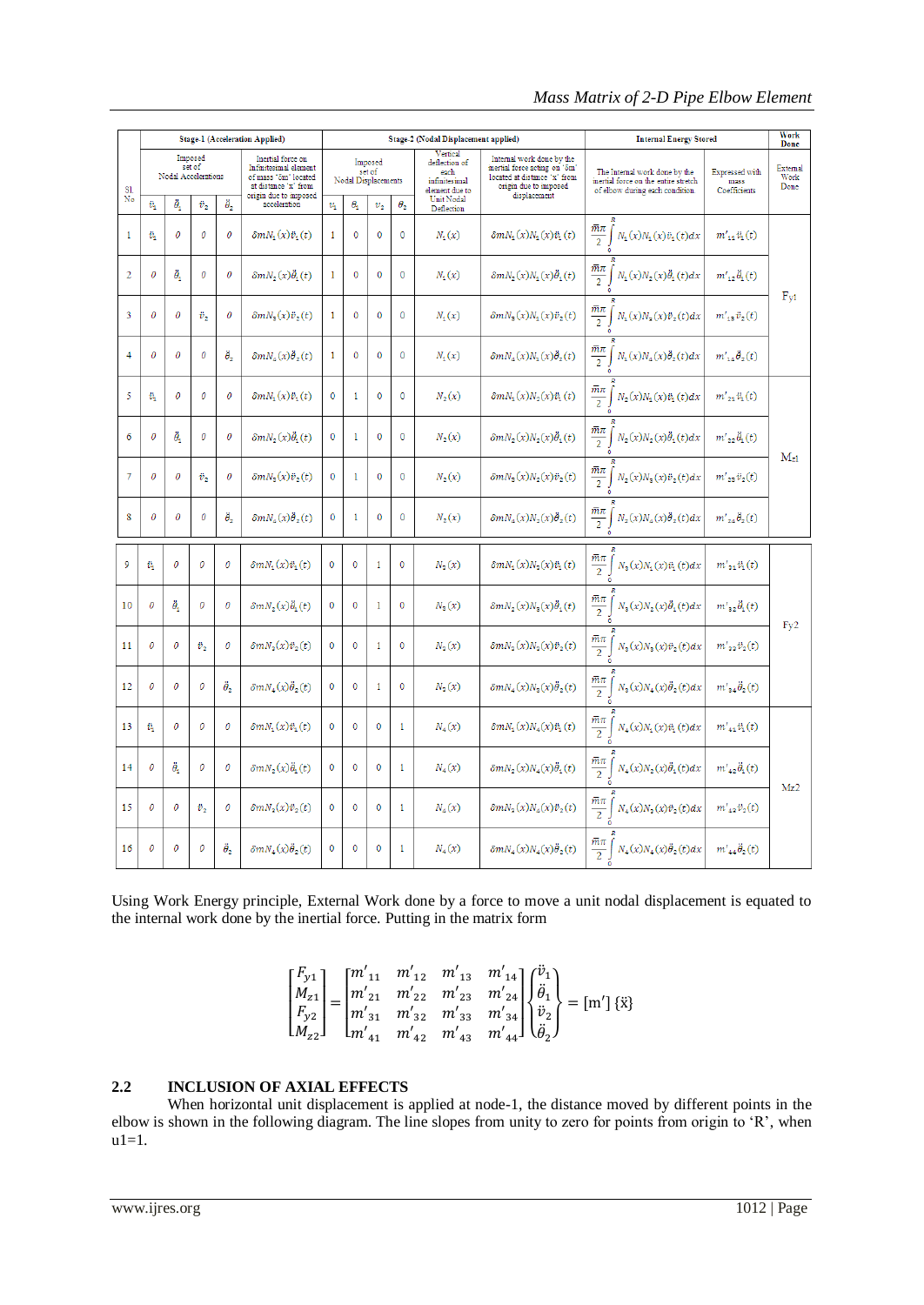

 $N_5(x)$  is the horizontal displacement function, which gives horizontal movement of a point in elbow located 'x' distance from the origin due to unit horizontal displacement at node-1.

The horizontal displacement at a location for imposed displacement at node 1 is given by,  $N_5(x) = \left(1 - \frac{x}{R}\right)^{x}$  $\frac{\lambda}{R}$ 

Similarly, when the node -2 is given a unit horizontal displacement, the horizontal displacement distribution is shown in the following diagram.



 $N_6(x)$  is the horizontal displacement function, which gives horizontal movement of a point in elbow located 'x' distance from the origin due to unit horizontal displacement at node-2.

The horizontal displacement at a location for imposed displacement at node 2 is given by,  $N_6(x) = \left(\frac{x}{b}\right)^2$  $\frac{x}{R}$ 

Net horizontal displacement along x direction as a function of nodal deflections is given as  $u(x)= N_5(x) u1 + N_6(x) u_2$ 

|                                                 |              | <b>Stage-1 (Acceleration Applied)</b>                                                             |                                                                                |                                                                                                            |                    | Stage-2 (Nodal Displacement applied)                                                                                | <b>Internal Energy Stored</b>                                                                            |                                         |  |  |
|-------------------------------------------------|--------------|---------------------------------------------------------------------------------------------------|--------------------------------------------------------------------------------|------------------------------------------------------------------------------------------------------------|--------------------|---------------------------------------------------------------------------------------------------------------------|----------------------------------------------------------------------------------------------------------|-----------------------------------------|--|--|
| Imposed<br>set of<br>Nodal<br>Accelerat<br>ions |              | Inertial force on<br>Infinitesimal element<br>of mass 'om' located at<br>distance 'x' from origin |                                                                                | External<br>Imposed<br>Work<br>set of<br>Nodal<br>Done<br>(is the<br>Displace<br>applied<br>ments<br>force |                    | Internal work done by the<br>inertial force acting on<br>'8m' located at distance 'x'<br>from origin due to imposed | The Internal work done by the<br>inertial force on the entire stretch<br>of elbow during each condition. | Expressed<br>using mass<br>Coefficients |  |  |
| ü,                                              | ü,           | due to imposed<br>acceleration                                                                    | itself as<br>displacement<br>displace<br>$u_1$<br>$u_{2}$<br>ment is<br>unity) |                                                                                                            |                    |                                                                                                                     |                                                                                                          |                                         |  |  |
| $\ddot{u}_1$                                    | 0            | $\delta m N_5(x)$ ü <sub>1</sub> (t)                                                              | $\mathbf{1}$                                                                   | $\mathbf 0$                                                                                                | $N_5(x)$           | $\delta m N_5(x) N_5(x) u_1(t)$                                                                                     | $\frac{\bar{m}\pi}{2}\int N_5(x)N_5(x)\ddot{u}_1(t)dx \mid m''_{11}\ddot{u}_1(t)$                        |                                         |  |  |
| 0                                               | $\ddot{u}_2$ | $\delta m N_6(x)$ ü <sub>2</sub> (t)                                                              | $\mathbf{1}$                                                                   | $\mathbf{0}$                                                                                               | $N_5(x)$           | $\delta m N_6(x) N_5(x) u_2(t)$                                                                                     | $\frac{\bar{m}\pi}{2}\int N_6(x)N_5(x)\ddot{u_2}(t)dx \mid m''_{12}\ddot{u_2}(t)$                        |                                         |  |  |
| $\ddot{u}_1$                                    | 0            | $\delta m N_5(x)$ $ii_1(t)$                                                                       | $\mathbf{0}$                                                                   | 1                                                                                                          | $N_6(x)$           | $\delta m N_5(x) N_6(x) \ddot{u}_1(t)$                                                                              | $\frac{\bar{m}\pi}{2}\int N_5(x)N_6(x)\ddot{u}_1(t)dx \mid m''_{11}\ddot{u}_1(t)$                        |                                         |  |  |
| 0                                               | $\ddot{u}_2$ | $\delta m N_6(x) u_2(t)$                                                                          | $\mathbf{0}$                                                                   | 1                                                                                                          | N <sub>6</sub> (x) | $\delta m N_6(x)N_6(x)\ddot{u}_2(t)$                                                                                | $\frac{\bar{m}\pi}{2}\int N_6(x)N_6(x)\ddot{u_2}(t)dx \mid m_{12}^{\circ}\ddot{u_2}(t)$                  |                                         |  |  |

External work done (with unit displacements) and internal energy are equated and written in Matrix form as below.

$$
\begin{Bmatrix} F_{x1} \\ F_{x2} \end{Bmatrix} = \begin{bmatrix} m''_{11} & m''_{12} \\ m''_{21} & m''_{22} \end{bmatrix} \begin{Bmatrix} \ddot{u}_1 \\ \ddot{u}_2 \end{Bmatrix}
$$

Including the axial effects (derived in sec 2.3) to the mass matrix coefficients  $(m<sub>i</sub>)$  derived in section 2.4, the complete mass matrix for a planar elbow is formulated as given below.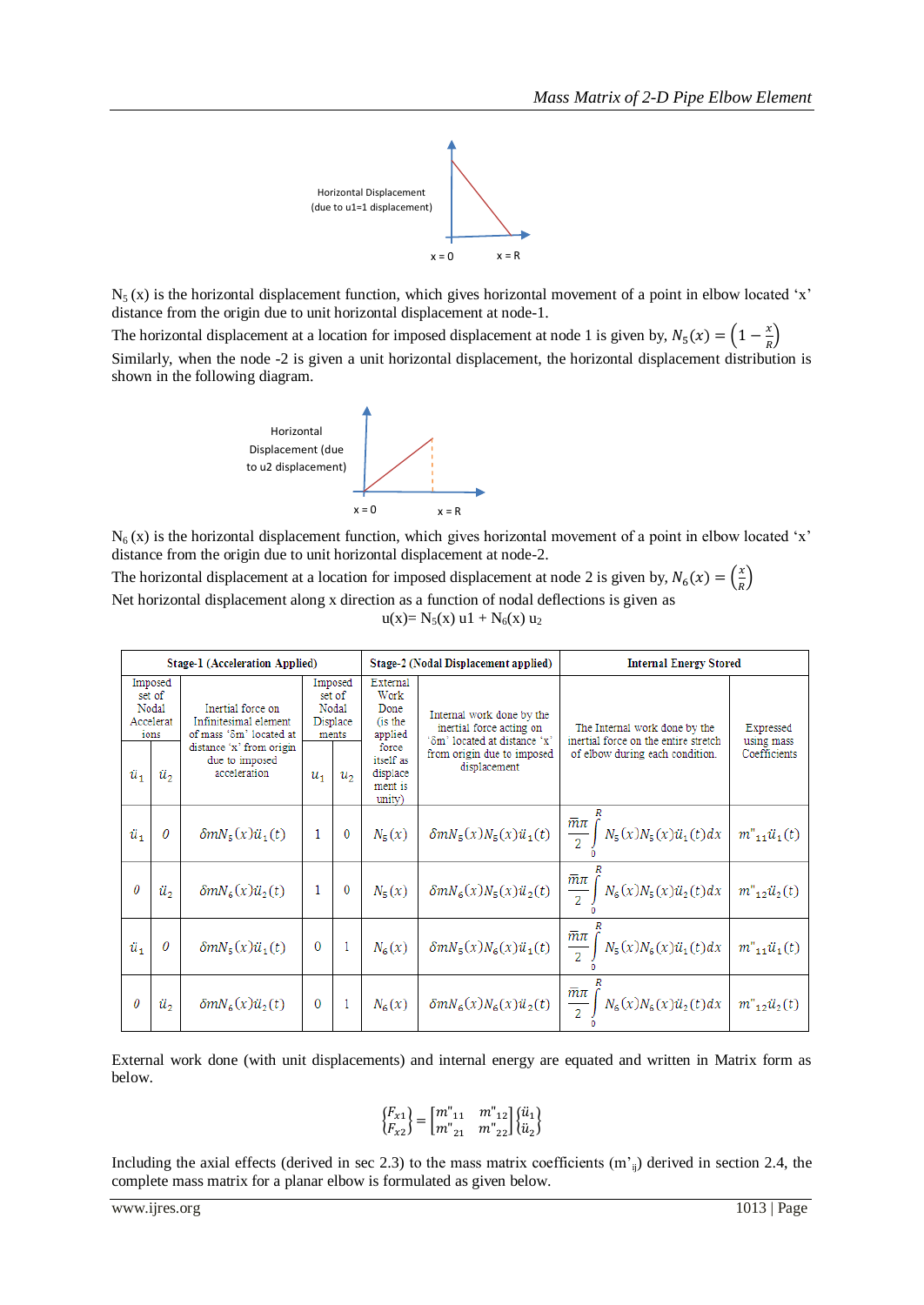$$
\begin{bmatrix} F_{x1} \\ F_{y1} \\ M_{z1} \\ F_{x2} \\ M_{z2} \end{bmatrix} = \begin{bmatrix} m_{~11}^{v} & 0 & 0 & m_{~12}^{v} & 0 & 0 \\ 0 & m_{~11}^{v} & m_{~12}^{v} & 0 & m_{~13}^{v} & m_{~14}^{v} \\ 0 & m_{~21}^{v} & m_{~22}^{v} & 0 & m_{~23}^{v} & m_{~24}^{v} \\ m_{~11}^{v} & 0 & 0 & m_{~12}^{v} & 0 & 0 \\ 0 & m_{~31}^{v} & m_{~32}^{v} & 0 & m_{~33}^{v} & m_{~34}^{v} \\ 0 & m_{~41}^{v} & m_{~42}^{v} & 0 & m_{~43}^{v} & m_{~44}^{v} \end{bmatrix} \begin{bmatrix} \ddot{u}_{1} \\ \ddot{v}_{1} \\ \ddot{v}_{1} \\ \ddot{u}_{2} \\ \ddot{v}_{2} \\ \ddot{\theta}_{2} \end{bmatrix}
$$

The coefficients are renumbered for the complete mass matrix. The inertial force and the nodal acceleration for a planar elbow are related with the mass matrix as given below.

$$
\begin{bmatrix} F_{x1} \\ F_{y1} \\ M_{z1} \\ F_{x2} \\ F_{y2} \\ M_{z2} \end{bmatrix} = \begin{bmatrix} m_{11} & 0 & 0 & m_{14} & 0 & 0 \\ 0 & m_{22} & m_{23} & 0 & m_{25} & m_{26} \\ 0 & m_{32} & m_{33} & 0 & m_{35} & m_{36} \\ m_{41} & 0 & 0 & m_{44} & 0 & 0 \\ 0 & m_{52} & m_{53} & 0 & m_{55} & m_{56} \\ 0 & m_{62} & m_{63} & 0 & m_{65} & m_{66} \end{bmatrix} \begin{bmatrix} \ddot{u}_1 \\ \ddot{v}_1 \\ \ddot{d}_1 \\ \ddot{u}_2 \\ \ddot{v}_2 \\ \ddot{\theta}_2 \end{bmatrix}
$$

The inertial forces and nodal accelerations which are related by the mass matrix as given above, need to be determined. To determine the mass coefficients, the shape functions have to be found. The vertical displacement function is given below.

 $v(x,t) = N_1(x)v_1(t) + N_2(x)\theta_1(t) + N_3(x)v_2(t) + N_4(x)\theta_2(t)$ The Horizontal displacement function is given below.

$$
u(x,t) = N_5(x)u_1(t) + N_6(x)u_2(t)
$$
  
In the section below, the different shape functions will be derived.

## **2.3 DERIVATION OF SHAPE FUNCTIONS FOR ELBOW AND THEIR PLOT**

| <b>Shape</b><br><b>Function</b> | <b>Boundary Conditions</b>                                                                                                                                                                                                                                                                                                                                                                                                                                                                                                                              | <b>Plot of Deflected Shape</b>       |
|---------------------------------|---------------------------------------------------------------------------------------------------------------------------------------------------------------------------------------------------------------------------------------------------------------------------------------------------------------------------------------------------------------------------------------------------------------------------------------------------------------------------------------------------------------------------------------------------------|--------------------------------------|
| $N_1(x)$                        | The node 1 of pipe elbow is moved vertically up by unit distance.<br>The elbow centerline which was part of a circle, now takes<br>the shape of a parabola, with its major axis as the 'y' axis. The<br>equation of the deflected shape, $y(x)$ , is given in the implicit form<br>below.<br>$\frac{x^2}{R^2} + \frac{y^2}{(R+1)^2} = 1$<br>The ordinate difference between the deflected shape and the original<br>shape, $N_1(x)$ is given by.<br>$N_1(x) = \left( (R+1) \times \sqrt{1 - \frac{x^2}{R^2}} \right) - \left( \sqrt{R^2 - x^2} \right)$ | $v1=1$<br>$\left( \mathbf{1}\right)$ |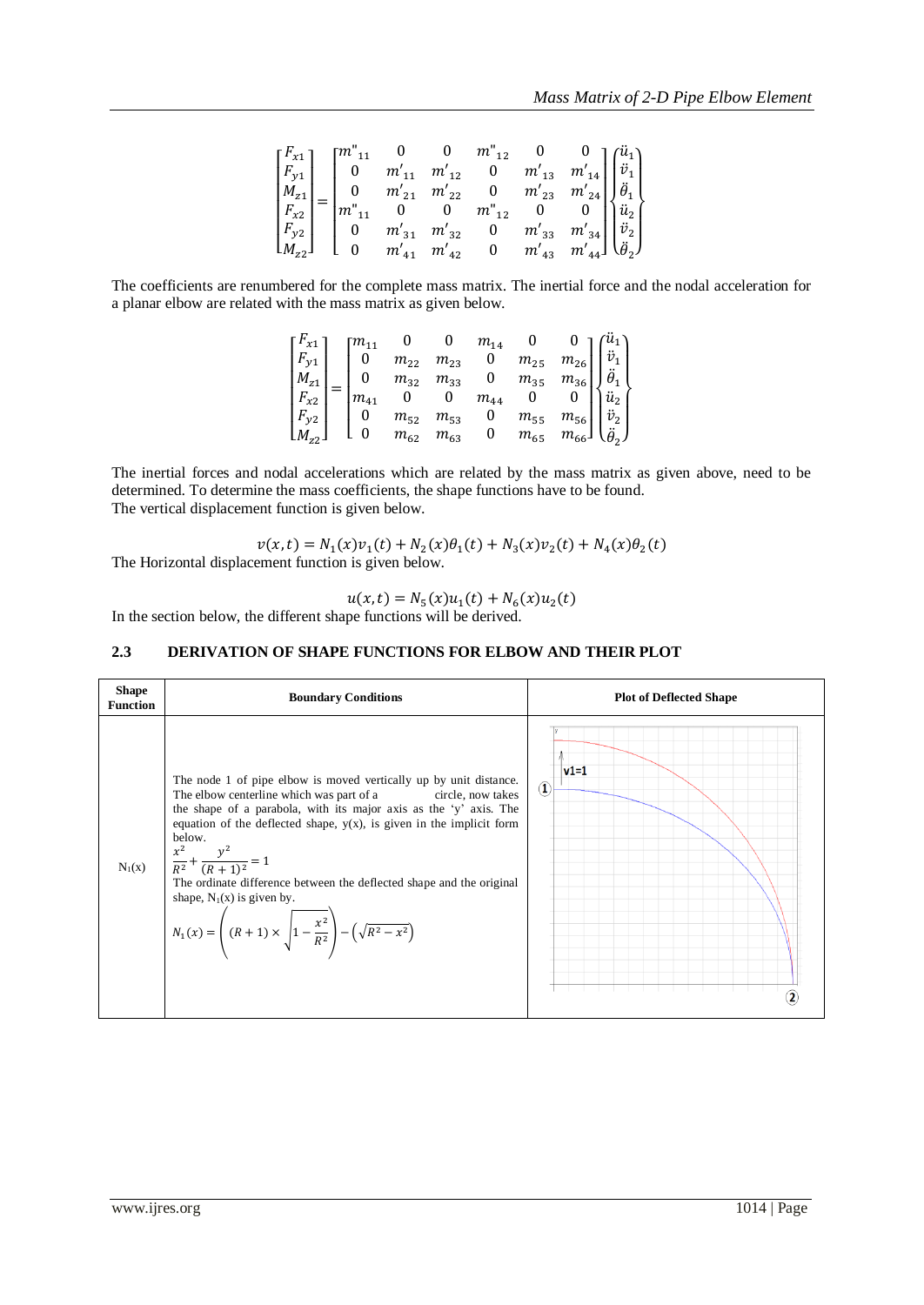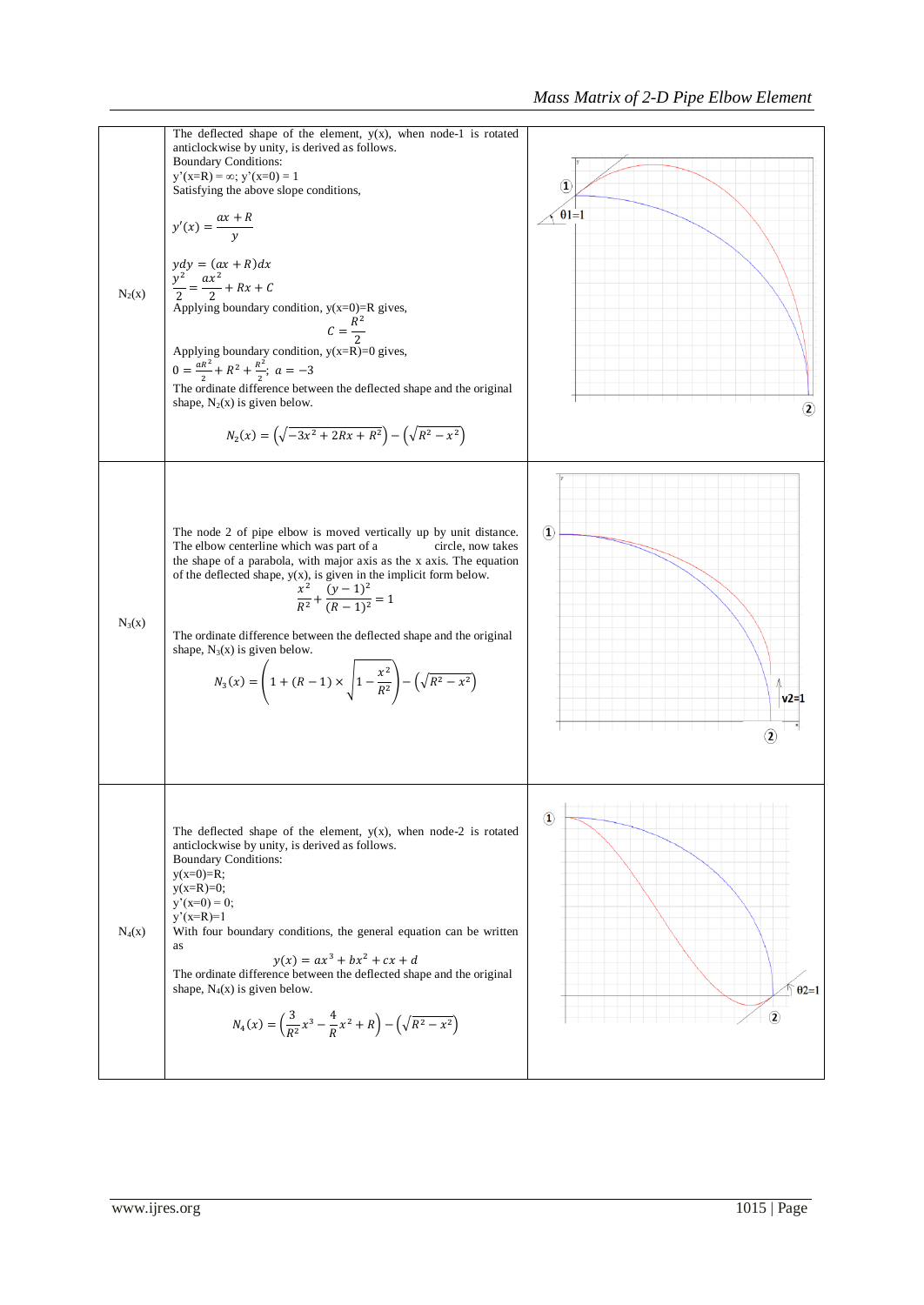

## **2.4 MASS COEFFICIENTS OF THE MASS MATRIX**

The mass matrix is consolidated from the above sections and is given below.

$$
M = \overline{m} \times \frac{\pi}{2} \times \begin{bmatrix} \int_{0}^{R} N_{5} N_{5} dx & 0 & 0 & \int_{0}^{R} N_{5} N_{6} dx & 0 & 0 \\ 0 & \int_{0}^{R} N_{1} N_{1} dx & \int_{0}^{R} N_{1} N_{2} dx & 0 & \int_{0}^{R} N_{1} N_{3} dx & \int_{0}^{R} N_{1} N_{4} dx \\ 0 & \int_{0}^{R} N_{2} N_{1} dx & \int_{0}^{R} N_{2} N_{2} dx & 0 & \int_{0}^{R} N_{2} N_{3} dx & \int_{0}^{R} N_{2} N_{4} dx \\ \int_{0}^{R} N_{6} N_{5} dx & 0 & 0 & \int_{0}^{R} N_{6} N_{6} dx & 0 & 0 \\ 0 & \int_{0}^{R} N_{3} N_{1} dx & \int_{0}^{R} N_{3} N_{2} dx & 0 & \int_{0}^{R} N_{3} N_{3} dx & \int_{0}^{R} N_{3} N_{4} dx \\ 0 & \int_{0}^{R} N_{4} N_{1} dx & \int_{0}^{R} N_{4} N_{2} dx & 0 & \int_{0}^{R} N_{4} N_{3} dx & \int_{0}^{R} N_{4} N_{4} dx \end{bmatrix}
$$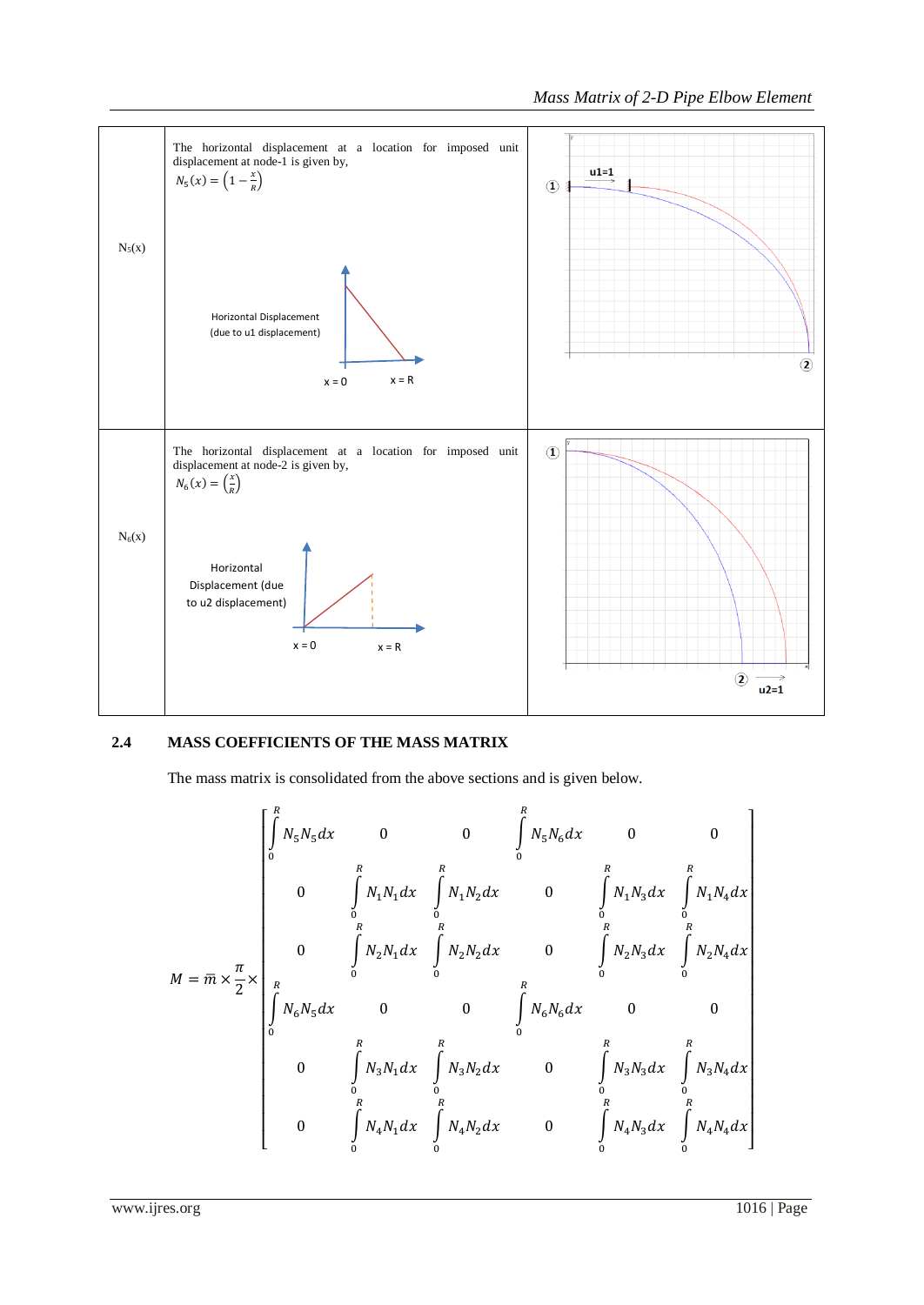Presenting closed form solutions will be too detailed and hence the mass matrix for different elbows is computed and tabulated below. The mass per unit length,  $\bar{m}$  in kg/m, is to be separately calculated depending on pipe schedule and is to be used along with the mass coefficients matrix given below.

| Sl.No | Elbow<br><b>Size</b> | <i>Mass Matrix</i> = $\bar{m} \times 10^{-2} \times$ Matrix |         |              |       |         |         |     |         |  |  |
|-------|----------------------|-------------------------------------------------------------|---------|--------------|-------|---------|---------|-----|---------|--|--|
|       |                      | 8.98                                                        |         |              | 4.49  |         |         |     |         |  |  |
|       |                      |                                                             |         | <sup>0</sup> | 17.95 | 0.68    |         | 3.2 | $-1.23$ |  |  |
|       |                      |                                                             | 0.68    | 0.03         |       | 0.19    | $-0.07$ |     |         |  |  |
|       | 4"                   | 4.49                                                        |         |              | 8.98  |         |         |     |         |  |  |
|       |                      |                                                             | 3.2     | 0.19         |       | 2.58    | $-0.47$ |     |         |  |  |
|       |                      |                                                             | $-1.23$ | $-0.07$      |       | $-0.47$ | 0.15    |     |         |  |  |
|       |                      |                                                             |         |              |       |         |         |     |         |  |  |
|       |                      |                                                             |         |              |       |         |         |     |         |  |  |

|  |  |  | <b>TABLE -1: Mass Matrix Coefficients for Standard Pipe Sizes</b> |  |  |  |  |
|--|--|--|-------------------------------------------------------------------|--|--|--|--|
|--|--|--|-------------------------------------------------------------------|--|--|--|--|

|                |       | 13.22            | 0           | 0           | 6.61        | 0           | 0           |
|----------------|-------|------------------|-------------|-------------|-------------|-------------|-------------|
|                |       | 0                | 26.44       | 1.47        | $\pmb{0}$   | 4.71        | $-2.67$     |
| $\overline{c}$ |       | 0                | 1.47        | 0.1         | 0           | 0.41        | $-0.21$     |
|                | 6"    | 6.61             | $\mathbf 0$ | $\mathbf 0$ | 13.22       | $\mathbf 0$ | $\mathbf 0$ |
|                |       | 0                | 4.71        | 0.41        | 0           | 3.8         | $-1.02$     |
|                |       | 0                | $-2.67$     | $-0.21$     | 0           | $-1.02$     | 0.47        |
|                |       |                  |             |             |             |             |             |
|                |       |                  |             |             |             |             |             |
|                |       |                  |             |             |             |             |             |
|                |       | 17.21            | 0           | 0           | 8.6         | 0           | 0           |
|                |       | 0                | 34.42       | 2.49        | 0           | 6.13        | $-4.52$     |
| 3              |       | 0                | 2.49        | 0.22        | 0           | 0.69        | $-0.46$     |
|                | 8"    | 8.6              | 0           | $\mathbf 0$ | 17.21       | $\mathbf 0$ | $\mathbf 0$ |
|                |       | 0                | 6.13        | 0.69        | 0           | 4.95        | $-1.73$     |
|                |       | 0                | $-4.52$     | $-0.46$     | 0           | $-1.73$     | 1.04        |
|                |       |                  |             |             |             |             |             |
|                |       |                  |             |             |             |             |             |
|                |       | 21.45            | 0           | 0           | 10.72       | 0           | 0           |
|                |       | 0                | 42.9        | 3.87        | $\pmb{0}$   | 7.64        | $-7.03$     |
|                |       | 0                | 3.87        | 0.43        | $\mathbf 0$ | 1.07        | $-0.89$     |
| 4              | $10"$ | 10.72            | $\mathbf 0$ | $\mathbf 0$ | 21.45       | $\mathbf 0$ | $\mathbf 0$ |
|                |       | 0                | 7.64        | 1.07        | 0           | 6.17        | $-2.69$     |
|                |       | 0                | $-7.03$     | $-0.89$     | 0           | $-2.69$     | 2.01        |
|                |       |                  |             |             |             |             |             |
|                |       |                  |             |             |             |             |             |
|                |       |                  |             |             |             |             |             |
|                |       | 25.44            | 0           | 0           | 12.72       | 0           | 0           |
|                |       | 0                | 50.87       | 5.44        | 0           | 9.06        | $-9.88$     |
|                |       | 0                | 5.44        | 0.72        | 0           | 1.51        | $-1.48$     |
| 5              | 12"   | 12.72            | $\mathbf 0$ | $\mathbf 0$ | 25.44       | $\mathbf 0$ | $\mathbf 0$ |
|                |       | 0                | 9.06        | 1.51        | 0           | 7.32        | $-3.78$     |
|                |       | $\mathbf{0}$     | $-9.88$     | $-1.48$     | $\mathbf 0$ | $-3.78$     | 3.34        |
|                |       |                  |             |             |             |             |             |
|                |       |                  |             |             |             |             |             |
|                |       |                  |             |             |             |             |             |
|                |       | 21.45            | 0           | $\mathbf 0$ | 10.72       | $\mathbf 0$ | $\mathbf 0$ |
|                |       | 0                | 42.9        | 3.87        | 0           | 7.64        | $-7.03$     |
|                |       | 0                | 3.87        | 0.43        | 0           | 1.07        | $-0.89$     |
|                |       | 10.72            | $\mathbf 0$ | $\mathbf 0$ | 21.45       | $\mathbf 0$ | $\mathbf 0$ |
| 6              | 14"   | 0                | 7.64        | 1.07        | 0           | 6.17        | $-2.69$     |
|                |       | $\boldsymbol{0}$ | $-7.03$     | $-0.89$     | 0           | $-2.69$     | 2.01        |
|                |       |                  |             |             |             |             |             |
|                |       |                  |             |             |             |             |             |
|                |       |                  |             |             |             |             |             |
|                |       |                  |             |             |             |             |             |
|                |       |                  |             |             |             |             |             |
| 7              | 18"   | 35.91            | 0           | 0           | 17.95       | 0           | 0           |
|                |       | 0                | 71.82       | 10.83       | 0           | 12.79       | $-19.7$     |
|                |       |                  |             |             |             |             |             |